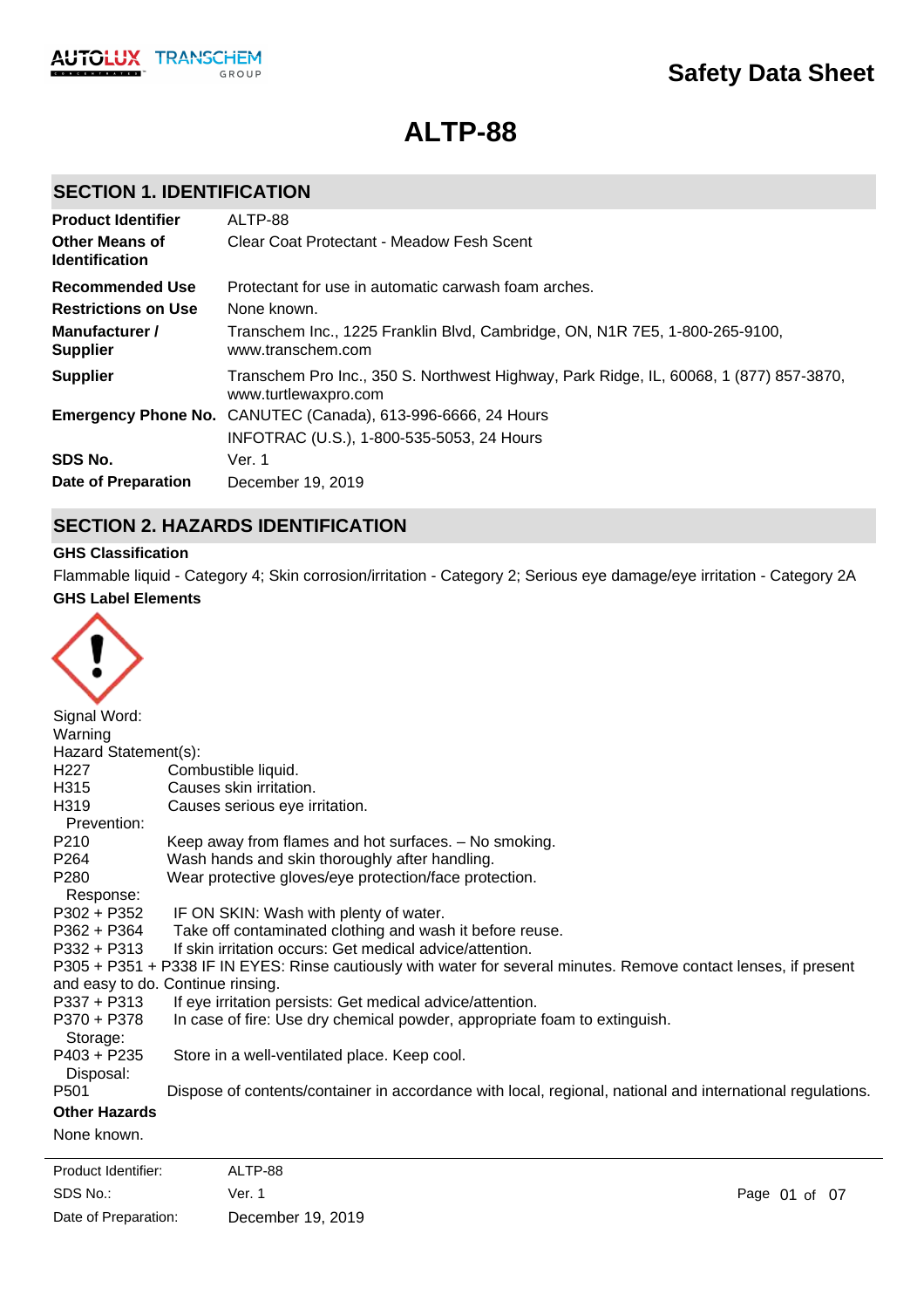# **SECTION 3. COMPOSITION/INFORMATION ON INGREDIENTS**

| <b>Chemical Name</b>                                              | <b>CAS No.</b> | $\%$    | Other Identifiers                        |
|-------------------------------------------------------------------|----------------|---------|------------------------------------------|
| Distillates (Petroleum), Hydrotreated Middle                      | 64742-46-7     | $5-10$  | Mineral Seal Oil                         |
| Quaternary ammonium compounds, dicoco<br>alkyldimethyl, chlorides | 61789-77-3     | $3 - 7$ | Di-Alkyl Quaternary<br>Ammonium Chloride |
| 2-Butoxyethanol                                                   | 111-76-2       | 1-5     | Ethylene Glycol Monobutyl<br>Ether       |
| Amines, C14-18 and C16-18-unsatd. alkyl,<br>ethoxylated           | 68155-39-5     | 1-5     | Ethoxylated Fatty Acid Amine             |
| 2-Propanol                                                        | 67-63-0        | $1 - 5$ | <b>Isopropyl Alcohol</b>                 |
| Alcohols, C9-11, ethoxylated, liquids                             | 68439-46-3     | 1-5     | Alcohol ethoxylate                       |

# **Notes**

The specific chemical identity and/or exact percentage of composition (concentration) has been withheld as a trade secret.

# **SECTION 4. FIRST-AID MEASURES**

### **First-aid Measures**

### **Inhalation**

Move to fresh air. Get medical advice/attention if you feel unwell or are concerned.

#### **Skin Contact**

Take off contaminated clothing, shoes and leather goods (e.g. watchbands, belts). Immediately wash gently and thoroughly with lukewarm, gently flowing water and mild soap for 15-20 minutes. Thoroughly clean clothing, shoes and leather goods before reuse or dispose of safely. If skin irritation occurs get medical advice/attention.

### **Eye Contact**

Immediately rinse the contaminated eye(s) with lukewarm, gently flowing water for 15-20 minutes, while holding the evelid(s) open. Remove contact lenses, if present and easy to do. If eve irritation persists, get medical advice/attention.

#### **Ingestion**

Never give anything by mouth if victim is rapidly losing consciousness, or is unconscious or convulsing. Do not induce vomiting. Rinse mouth with water. Drink large amounts of water. Immediately call a Poison Centre or doctor.

# **Most Important Symptoms and Effects, Acute and Delayed**

If on skin: may cause moderate to severe irritation. If in eyes: causes moderate to severe irritation. Symptoms include sore, red eyes, and tearing.

# **Immediate Medical Attention and Special Treatment**

**Target Organs**

Eyes, skin.

#### **Special Instructions**

Rinse affected area (skin, eyes) thoroughly with water.

# **Medical Conditions Aggravated by Exposure**

None known.

# **SECTION 5. FIRE-FIGHTING MEASURES**

#### **Extinguishing Media**

# **Suitable Extinguishing Media**

Carbon dioxide, dry chemical powder, appropriate foam, water spray or fog.

# **Unsuitable Extinguishing Media**

None known.

frothing and spattering.

# **Specific Hazards Arising from the Chemical**

Can ignite if strongly heated. Do not direct solid stream of water into burning liquid. Contact with water causes violent

| Product Identifier:  | ALTP-88           |
|----------------------|-------------------|
| SDS No.:             | Ver. 1            |
| Date of Preparation: | December 19, 2019 |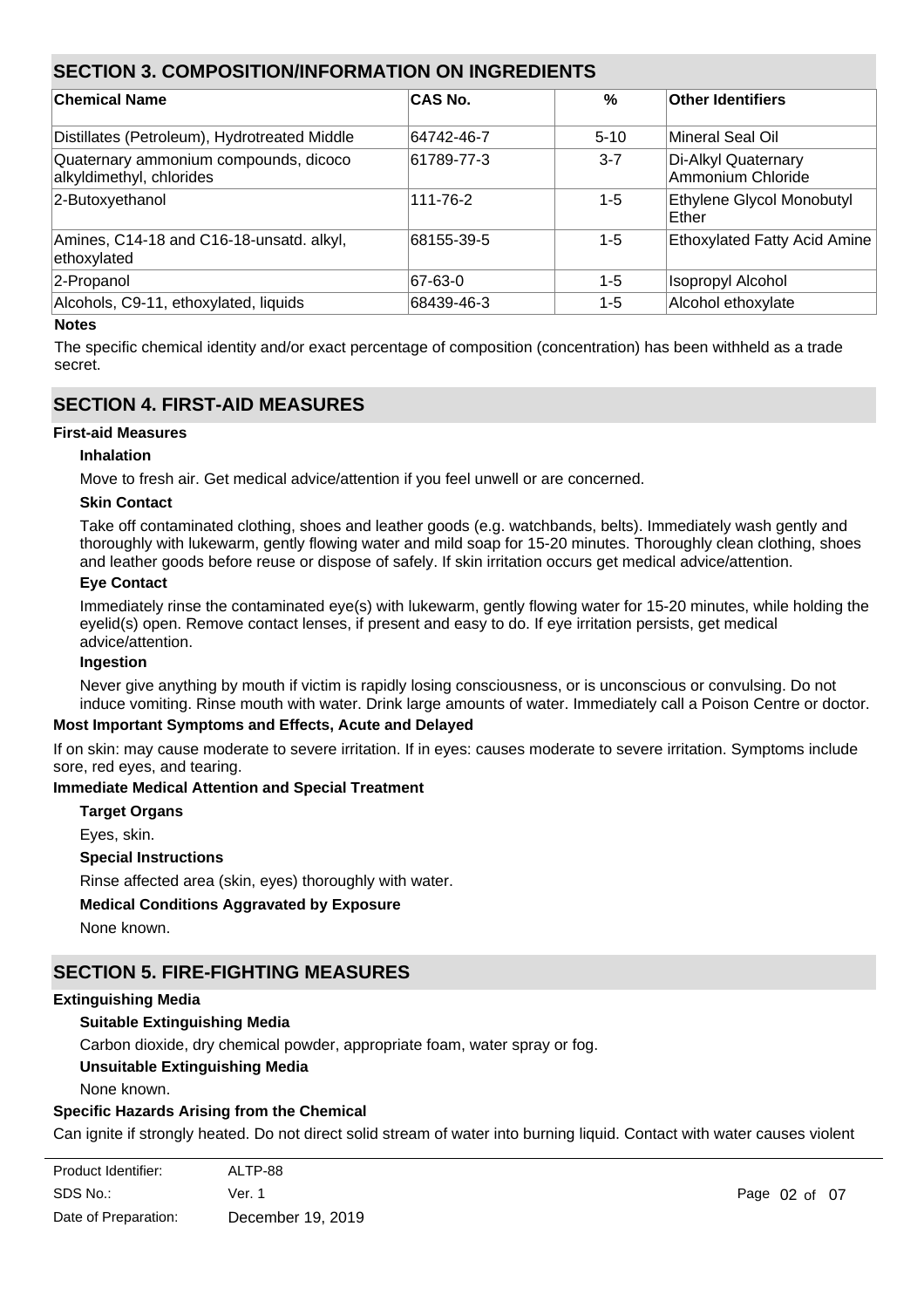# frothing and spattering.

# **Special Protective Equipment and Precautions for Fire-fighters**

Review Section 6 (Accidental Release Measures) for important information on responding to leaks/spills. See Skin Protection in Section 8 (Exposure Controls/Personal Protection) for advice on suitable chemical protective materials.

# **SECTION 6. ACCIDENTAL RELEASE MEASURES**

### **Personal Precautions, Protective Equipment, and Emergency Procedures**

Use the personal protective equipment recommended in Section 8 of this safety data sheet.

#### **Environmental Precautions**

Concentrated product: it is good practice to prevent releases into the environment. Do not allow into any sewer, on the ground or into any waterway.

# **Methods and Materials for Containment and Cleaning Up**

Review Section 7 (Handling) of this safety data sheet before proceeding with clean-up.

Small spills or leaks: contain and soak up spill with absorbent that does not react with spilled product. Place used absorbent into suitable, covered, labelled containers for disposal.

Large spills or leaks: dike spilled product to prevent runoff. Remove or recover liquid using pumps or vacuum equipment.

Contact emergency services and manufacturer/supplier for advice. Review Section 13 (Disposal Considerations) of this safety data sheet.

### **Other Information**

Report spills to local health, safety and environmental authorities, as required.

# **SECTION 7. HANDLING AND STORAGE**

#### **Precautions for Safe Handling**

Do not get in eyes, on skin or on clothing. Only use where there is adequate ventilation. Avoid release to the environment. Eliminate heat and ignition sources such as sparks, open flames, hot surfaces and static discharge. Post "No Smoking" signs. Wear personal protective equipment to avoid direct contact with this chemical. Do NOT smoke in work areas. Thoroughly clean clothing, shoes and leather goods before reuse or dispose of safely. See Section 13 (Disposal Considerations) of this safety data sheet.

#### **Conditions for Safe Storage**

Store in an area that is: clean, dry, well-ventilated, out of direct sunlight and away from heat and ignition sources, separate from incompatible materials (see Section 10: Stability and Reactivity). Store in a closed container. Comply with all applicable health and safety regulations, fire and building codes.

# **SECTION 8. EXPOSURE CONTROLS/PERSONAL PROTECTION**

#### **Control Parameters**

|                                                 |                      | <b>ACGIH TLV®</b>   |                    | <b>OSHA PEL</b> | <b>AIHA WEEL</b> |            |
|-------------------------------------------------|----------------------|---------------------|--------------------|-----------------|------------------|------------|
| ∣Chemical Name                                  | <b>TWA</b>           | <b>STEL</b>         | <b>TWA</b>         | <b>Ceiling</b>  | 8-hr TWA         | <b>TWA</b> |
| 2-Butoxyethanol                                 | $20$ ppm $C$<br>Skin |                     | $50$ ppm<br> Skin  |                 |                  |            |
| Distillates (Petroleum), Hydrotreated<br>Middle | $5 \text{ mg/m}$ 3   | $10 \text{ mg/m}$ 3 | $5 \text{ mg/m}$ 3 |                 |                  |            |
| 2-Propanol                                      | 200 ppm              | $ 400$ ppm          |                    |                 |                  |            |

### **Appropriate Engineering Controls**

General ventilation is usually adequate. Use local exhaust ventilation, if general ventilation is not adequate to control amount in the air. Provide eyewash in work area, if contact or splash hazard exists.

#### **Individual Protection Measures**

#### **Eye/Face Protection**

Wear chemical safety goggles and face shield when contact is possible.

#### **Skin Protection**

Wear chemical protective clothing e.g. gloves, aprons, boots. Suitable materials are: polyvinyl chloride, latex rubber, butyl rubber.

| Product Identifier:  | ALTP-88           |
|----------------------|-------------------|
| SDS No.:             | Ver. 1            |
| Date of Preparation: | December 19, 2019 |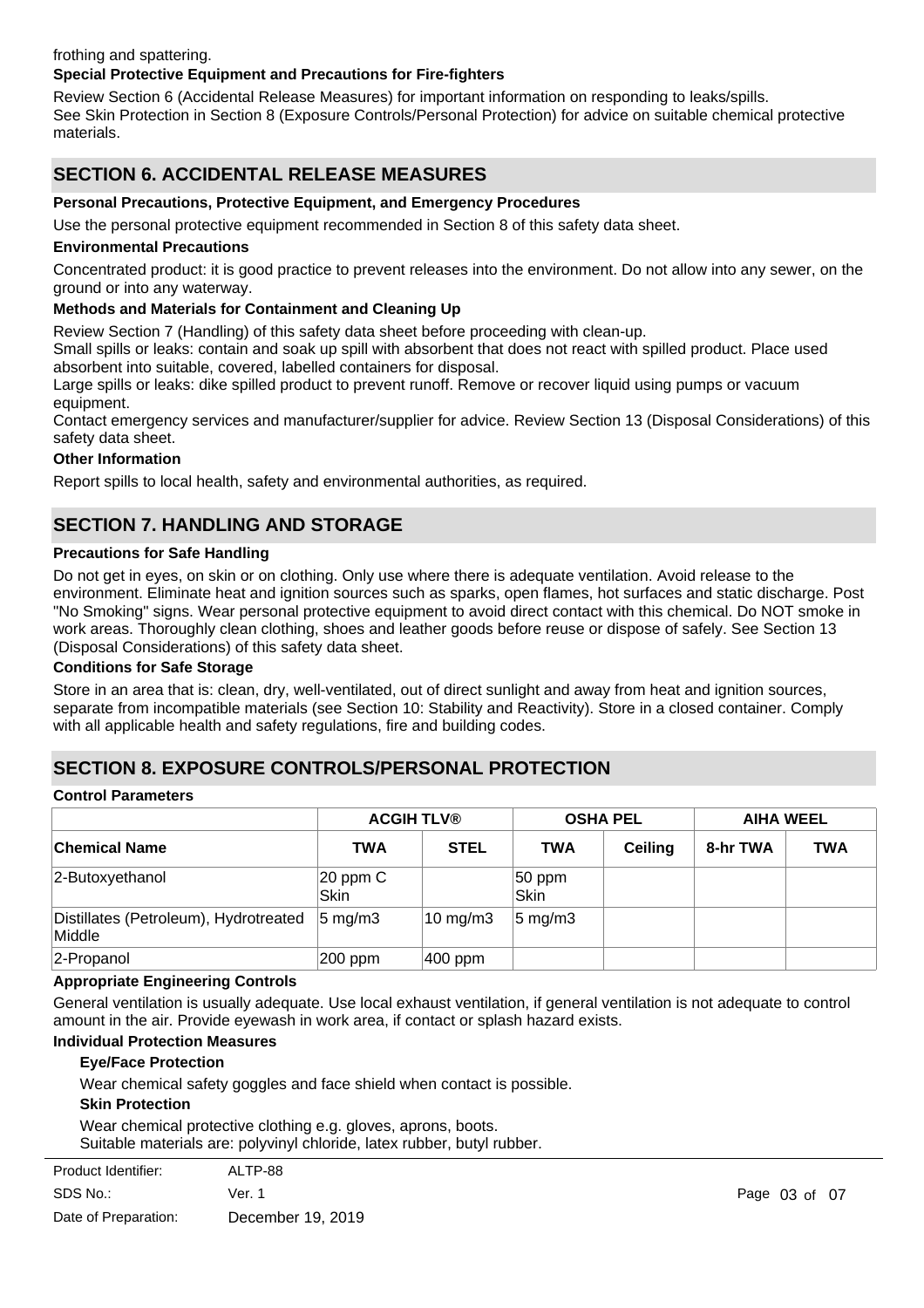# **SECTION 9. PHYSICAL AND CHEMICAL PROPERTIES**

# **Basic Physical and Chemical Properties**

| Appearance                                                   | Clear amber liquid.                               |
|--------------------------------------------------------------|---------------------------------------------------|
| Odour                                                        | Floral                                            |
| <b>Odour Threshold</b>                                       | Not available                                     |
| рH                                                           | $6.5 - 8.0$                                       |
| <b>Melting Point/Freezing Point</b>                          | Not available (melting); Not available (freezing) |
| <b>Initial Boiling Point/Range</b>                           | Not available                                     |
| <b>Flash Point</b>                                           | ~ 69 °C (156 °F)                                  |
| <b>Evaporation Rate</b>                                      | Not available                                     |
| Flammability (solid, gas)                                    | Not available                                     |
| <b>Upper/Lower Flammability or</b><br><b>Explosive Limit</b> | Not applicable (upper); Not applicable (lower)    |
| <b>Vapour Pressure</b>                                       | Not available                                     |
| Vapour Density (air = 1)                                     | Not applicable                                    |
| <b>Relative Density (water = 1)</b>                          | 0.98                                              |
| <b>Solubility</b>                                            | Soluble in water                                  |
| <b>Partition Coefficient,</b><br>n-Octanol/Water (Log Kow)   | Not available                                     |
| <b>Auto-ignition Temperature</b>                             | Not available                                     |
| <b>Decomposition Temperature</b>                             | Not available                                     |
| <b>Viscosity</b>                                             | Not available (kinematic)                         |
| <b>Other Information</b>                                     |                                                   |
| <b>Physical State</b>                                        | Liquid                                            |

# **SECTION 10. STABILITY AND REACTIVITY**

| <b>Reactivity</b>                                                                               |
|-------------------------------------------------------------------------------------------------|
| Not reactive.                                                                                   |
| <b>Chemical Stability</b>                                                                       |
| Normally stable.                                                                                |
| <b>Possibility of Hazardous Reactions</b>                                                       |
| None known.                                                                                     |
| <b>Conditions to Avoid</b>                                                                      |
| Open flames, sparks, static discharge, heat and other ignition sources. Incompatible materials. |
| <b>Incompatible Materials</b>                                                                   |
| Strong oxidizing agents (e.g. perchloric acid).                                                 |
| <b>Hazardous Decomposition Products</b>                                                         |
| None known.                                                                                     |

# **SECTION 11. TOXICOLOGICAL INFORMATION**

# **Likely Routes of Exposure**

Inhalation; skin contact; eye contact; ingestion.

# **Acute Toxicity**

| <b>Chemical Name</b> | <b>LC50</b>          | $ LD50$ (oral)      | LD50 (dermal)      |
|----------------------|----------------------|---------------------|--------------------|
| $ 2$ -Butoxyethanol  | 450 ppm (female rat) | 400-917 mg/kg (rat) | 220 mg/kg (rabbit) |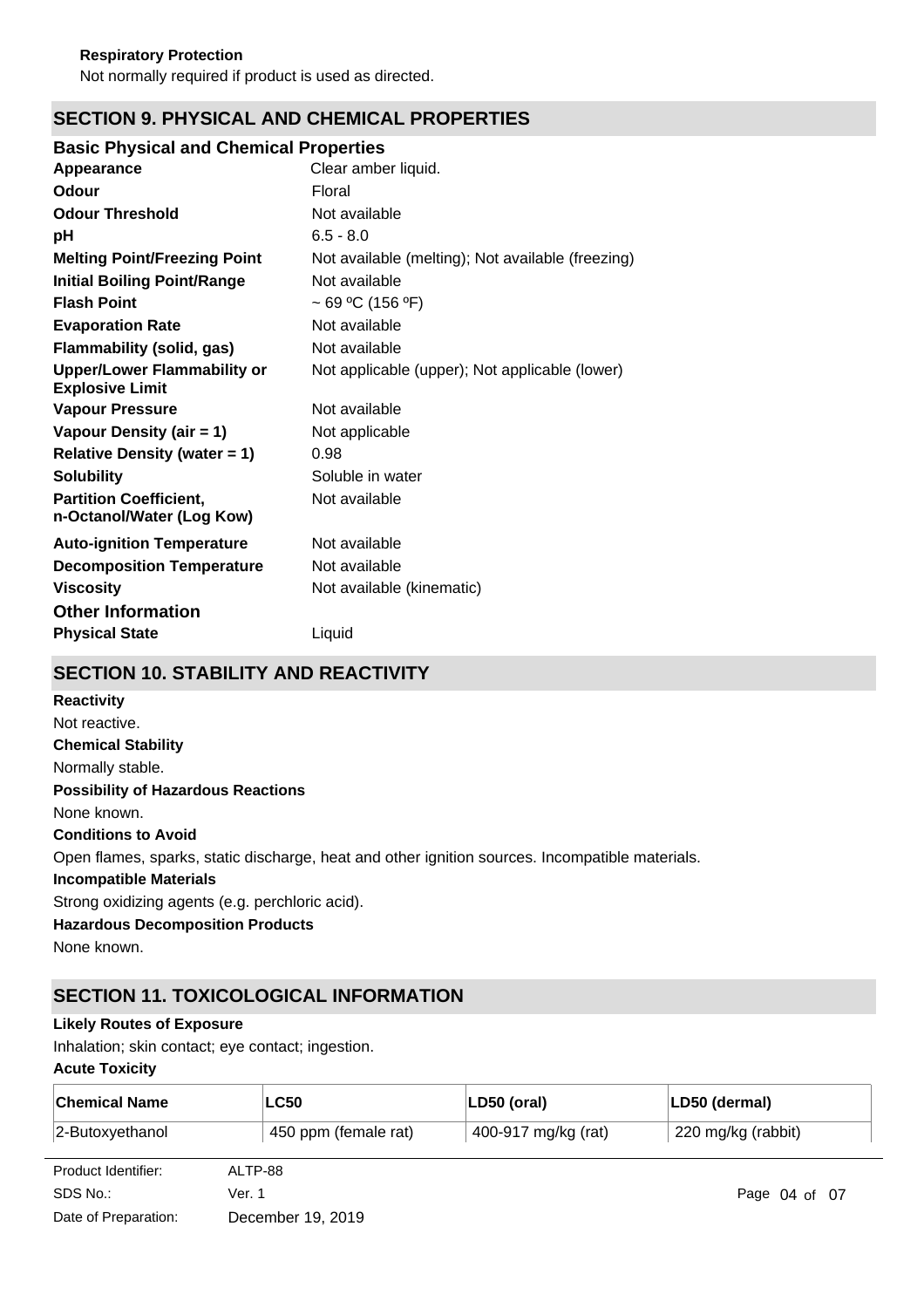|                                                                      | (4-hour exposure)                      |                       |                         |
|----------------------------------------------------------------------|----------------------------------------|-----------------------|-------------------------|
| Quaternary ammonium<br>compounds, dicoco<br>alkyldimethyl, chlorides |                                        | 200-2000 mg/kg (rat)  |                         |
| Distillates (Petroleum),<br><b>Hydrotreated Middle</b>               | $> 10$ mg/L (rat) (4-hour<br>exposure) | $> 5,000$ mg/kg (rat) | $>$ 2000 mg/kg (rabbit) |
| 2-Propanol                                                           | 72600 mg/m3 (rat) (4-hour<br>exposure) | 1870 mg/kg (rat)      | 4059 mg/kg (rabbit)     |
| Alcohols, C9-11, ethoxylated,<br>liquids                             |                                        | 1378 mg/kg (rat)      | $>$ 2000 mg/kg (rabbit) |

### **Skin Corrosion/Irritation**

Human experience shows moderate or severe irritation.

#### **Serious Eye Damage/Irritation**

Human experience shows serious eye irritation. Symptoms include sore, red eyes, and tearing.

# **STOT (Specific Target Organ Toxicity) - Single Exposure**

### **Inhalation**

May cause nose and throat irritation, lung irritation, coughing, headaches.

### **Ingestion**

May cause irritation of the mouth, throat and stomach. Symptoms may include nausea, vomiting, stomach cramps and diarrhea.

### **Aspiration Hazard**

No information was located.

# **STOT (Specific Target Organ Toxicity) - Repeated Exposure**

Symptoms may include dry, red, cracked skin (dermatitis).

# **Respiratory and/or Skin Sensitization**

No information was located.

# **Carcinogenicity**

| <b>Chemical Name</b> | <b>IARC</b> | ∣ACGIH® | INTP | <b>OSHA</b> |
|----------------------|-------------|---------|------|-------------|
| $ 2$ -Butoxyethanol  | ∣Group 3    | A3      |      |             |
| 2-Propanol           | ⊦Group 3    |         |      |             |

### **Reproductive Toxicity**

#### **Development of Offspring**

Not known to harm the unborn child.

# **Sexual Function and Fertility**

Not known to cause effects on sexual function or fertility.

#### **Effects on or via Lactation**

Not known to cause effects on or via lactation.

### **Germ Cell Mutagenicity**

No information was located.

#### **Interactive Effects**

No information was located.

# **SECTION 12. ECOLOGICAL INFORMATION**

All components of this product are biodegradable by Regulation (EC) No 648/2004.

#### **Toxicity**

#### **Acute Aquatic Toxicity**

| <b>Chemical Name</b> | ∣LC50 Fish | EC50 Crustacea | <b>ErC50 Aquatic</b><br><b>Plants</b> | ErC50 Algae |
|----------------------|------------|----------------|---------------------------------------|-------------|
|----------------------|------------|----------------|---------------------------------------|-------------|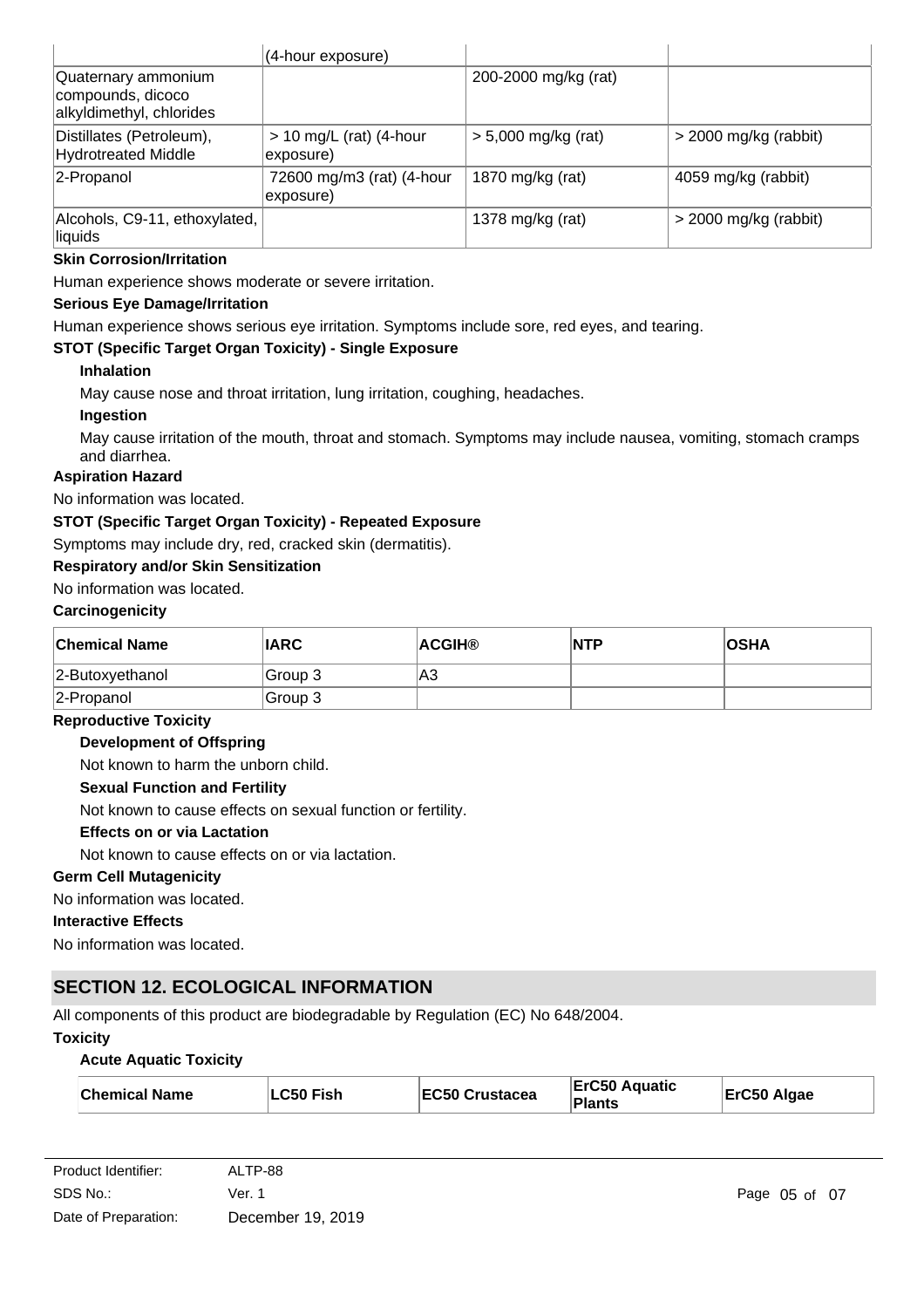| 2-Butoxyethanol                                                      | 1490-2950 mg/L<br>(Lepomis<br>macrochirus<br>(bluegill); 96-hour)                  | 1550 mg/L (Daphnia<br>magna (water flea);<br>48-hour)  |  |
|----------------------------------------------------------------------|------------------------------------------------------------------------------------|--------------------------------------------------------|--|
| Quaternary ammonium<br>compounds, dicoco<br>alkyldimethyl, chlorides | $0.195$ mg/L<br>(96-hour)                                                          | 0.3 mg/L (Daphnia<br>magna (water flea);<br>48-hour)   |  |
| 2-Propanol                                                           | 11130 mg/L<br>(Pimephales<br>promelas (fathead<br>minnow); 96-hour;<br>static)     | 13299 mg/L<br>(Daphnia magna<br>(water flea); 48-hour) |  |
| Alcohols, C9-11,<br>ethoxylated, liquids                             | 11 $mg/L$<br>(Pimephales<br>promelas (fathead<br>minnow); 96-hour;<br>fresh water) | 5.3 mg/L (Daphnia<br>magna (water flea);<br>48-hour)   |  |

# **Chronic Aquatic Toxicity**

| <b>Chemical Name</b>                                                 | <b>NOEC Fish</b>                    | EC50 Fish | <b>NOEC Crustacea</b>                                               | <b>IEC50 Crustacea</b> |
|----------------------------------------------------------------------|-------------------------------------|-----------|---------------------------------------------------------------------|------------------------|
| 2-Butoxyethanol                                                      | > 100 mg/L (21-day;<br>semi-static) |           | > 100 mg/L (Daphnia)<br>magna (water flea);<br>21-day; semi-static) |                        |
| Quaternary ammonium<br>compounds, dicoco<br>alkyldimethyl, chlorides |                                     |           | 0.15 mg/L (Daphnia<br>magna (water flea);<br>$ 21-day\rangle$       |                        |
| Alcohols, C9-11,<br>ethoxylated, liquids                             | 1.5 $mg/L$                          |           |                                                                     |                        |

### **Persistence and Degradability**

(Quaternary ammonium compounds, dicoco alkyldimethyl, chlorides) Degrades rapidly based on quantitative tests. Biodegradable as per OECD 301E tests for ready biodegradability.

(2-Butoxyethanol) Degrades rapidly based on quantitative tests. Biodegradable as per OECD 301E tests for ready biodegradability.

# **SECTION 13. DISPOSAL CONSIDERATIONS**

#### **Disposal Methods**

Review federal, state/provincial, and local government requirements prior to disposal.

# **SECTION 14. TRANSPORT INFORMATION**

Not regulated under Canadian TDG Regulations. Not regulated under US DOT Regulations.

**Special Precautions** Not applicable

**for User**

# **Transport in Bulk According to Annex II of MARPOL 73/78 and the IBC Code**

Not applicable

# **SECTION 15. REGULATORY INFORMATION**

# **Safety, Health and Environmental Regulations**

#### **Canada**

# **Domestic Substances List (DSL) / Non-Domestic Substances List (NDSL)**

All ingredients are listed on the DSL/NDSL.

# **USA**

# **Toxic Substances Control Act (TSCA) Section 8(b)**

All ingredients are on the TSCA Inventory or are exempt from TSCA Inventory requirements under 40 CFR 720.

| Product Identifier:  | ALTP-88           |
|----------------------|-------------------|
| SDS No.:             | Ver. 1            |
| Date of Preparation: | December 19, 2019 |

**Additional USA Regulatory Lists**